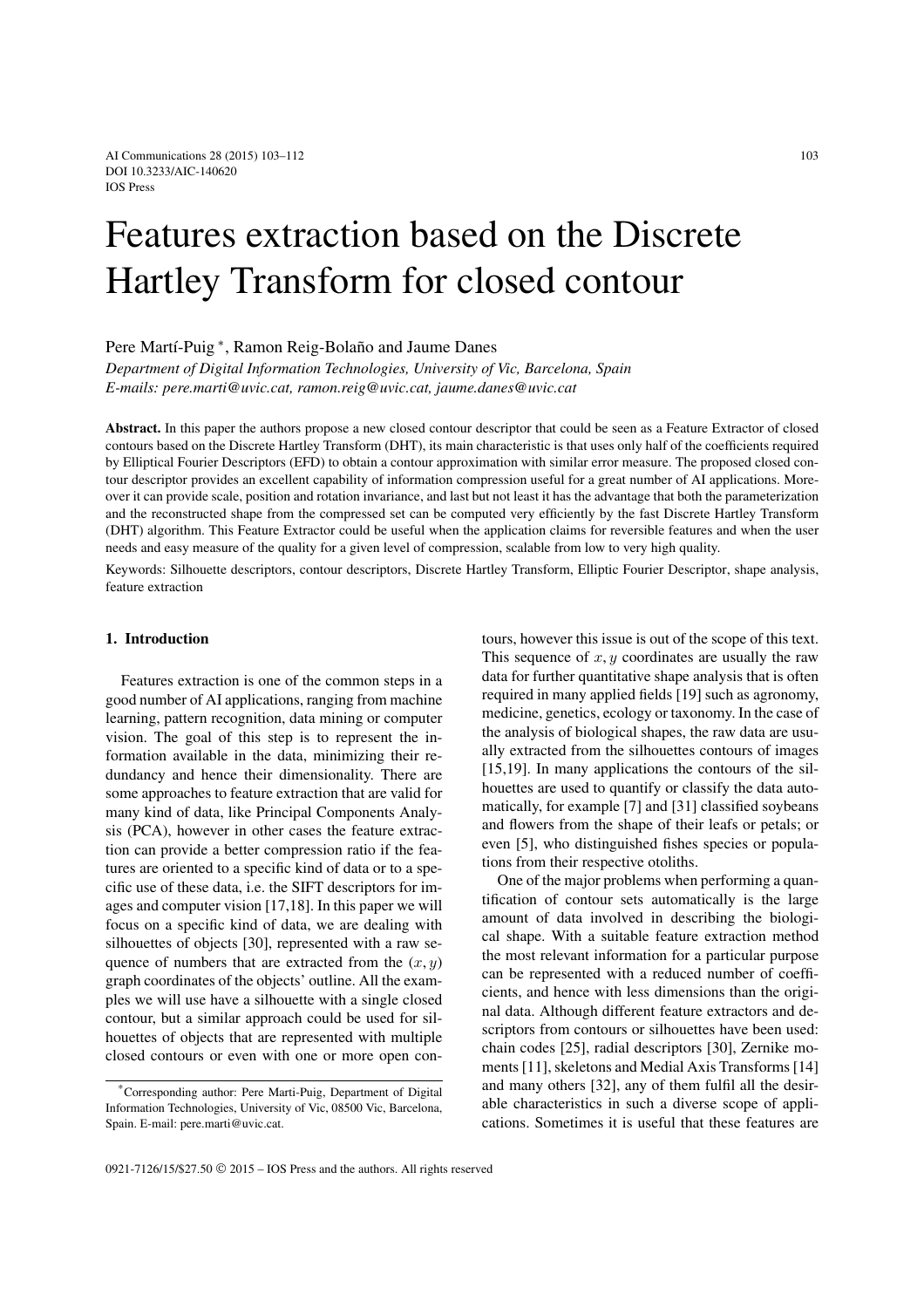scale invariant, rotation invariant and translation invariant, moreover in some applications it is needed that the extracted features could represent back the original contour because an human expert need to verify which characteristics of the shape are preserved with the set of selected features. Elliptical Fourier Descriptors (EFD) are one of the reference feature extractors for biological shape contours [15], especially suited to describe shapes with high detail and when you need to differentiate relatively close shapes, other shape descriptors fail in this purpose [32], another one of the reasons for their intensive use in this field is the popularization of tools like SHAPE [10], moreover they fulfil all the previous requirements and they could be extracted with a fast computation algorithm, by means of the Fast Fourier Transform (FFT). However EFD are not appropriate when you deal with non-rigid shapes or when there are occlusions in the shape, other Features extractors perform better in these cases, like [13]. Elliptic Fourier Descriptors (EFD) were first proposed by [12] and one of the reasons for its wide acceptance is because EFDs can represent all kinds of close curves as well as preserve the original shape information when shape reconstruction is required using only a limited number of coefficients, providing intuitive information about the number of coefficients required to preserve a given level of detail in the shapes, the quality of the shape can be easy scalable with the number of coefficients used, with the first coefficients you describe the basic ellipsoids, and with higher orders coefficients you get the details of the contour. We found some examples applied to the characterization of biological contours of animals and plants; see for instance the works in [9,23,28,29]. Concerning the practical uses of EFDs, although the reconstruction of any discrete contour can be perfect with the appropriate number of EFD coefficients, in real applications it is mandatory to achieve a good balance between the preservation of the relevant shape information and the data dimensionality reduction, this is done taking the first coefficients from the EFD. In some automatic classification problems this feature extraction step is the first data dimensionality reduction applied on the data [19].

# *1.1. Purpose and contributions of this paper*

In this work a new 2D contour features extractor is presented, it is based on the Discrete Hartley Transform (DHT) applied on the  $(x, y)$  outline of a silhouette with a single closed contour. The proposed descriptors – we will name them Hartley Contour Descriptors (HCD) – maintain the same good properties of interpretation and reconstruction as EFDs and, in a similar way to EFDs, can be applied to all kinds of close curves, being robust to rotations, translations and scale of the silhouette if it is required by the application, moreover they can provide a quality scalable feature extractor depending on the number of coefficients used. The new parameterization, however, outperforms, by far, the power of information compression that EFDs have, needing approximately half the number of coefficients to represent the same level of contour details. To show these results in this work we have established an error measure based on the Euclidean distance from the original shape to the reconstructed counterpart, with this error measure we can analytically verify the quality of contour approximations and we can compare its performance with the EFDs for a given number of coefficients, although the differences are so clear that this is easily checked by direct visual inspection. As in the case of EFD there are fast algorithms available for its calculation.

The work is organized as follows. Section 2 gives an EFD overview. Section 3 presents the new contour descriptors. Section 4 introduces a distance measure to evaluate the performance of the HCD. Section 5 introduces a classification problem with fish otoliths to validate the proposed Feature Extractor. Section 6 evaluates the performance of HCD respect to EFD directly in the shapes and compares the result of EFD with HCD in a test classification problem. Finally, in Section 7 some conclusions are reported.

This paper is a significant extension of an earlier and much shorter version [21] presented in CCIA'2013 Congress. First of all with a complete rewriting of the Introduction, specially focused on an overview of existing methods in AI related fields, mainly visual processing, image classification, preprocessing, patterns recognition and visual computing; secondly with the inclusion of Section 5; and finally with the extension of Section 6, adding the results with the comparison between different shapes and the classification results with a Test-dataset of fish otoliths.

# **2. Elliptical Fourier Descriptors extractor overview**

As it is well-known a continuous closed contour of a silhouette could be defined by the evolution of the coordinates of the outline  $x(t)$  and  $y(t)$  along the variation of  $t$  with period  $T$ , the periodicity is due to na-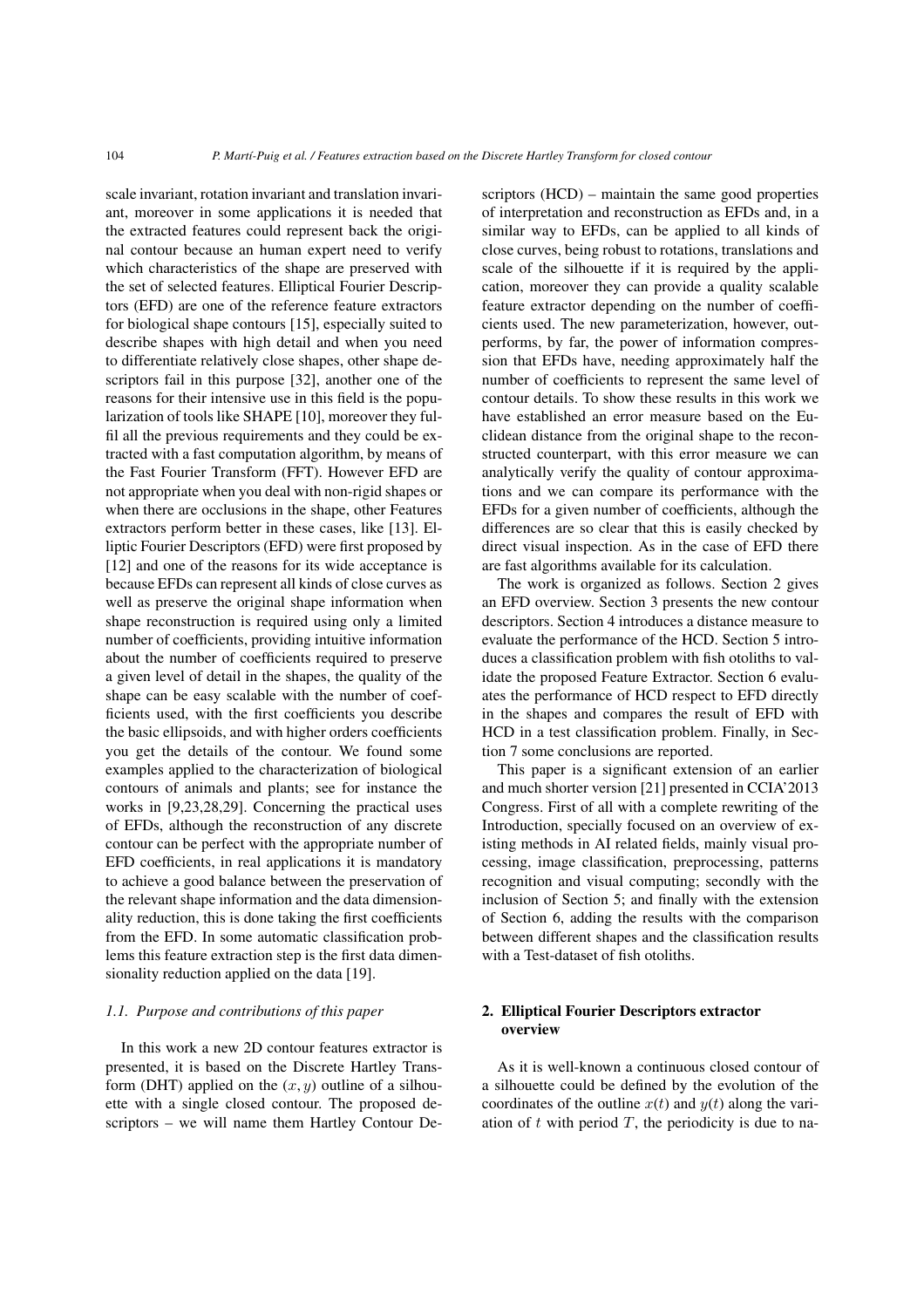ture of the closed contour when the outline reaches the starting point. Moreover, due to their periodic nature, the contour coordinates can be expanded using the Fourier series and can be written in their equivalent real or complex forms as Eqs (1) and (2):

$$
x(t) = a_0 + \sum_{k=1}^{\infty} \left[ a_k \cos\left(\frac{2\pi kt}{T}\right) + b_k \sin\left(\frac{2\pi kt}{T}\right) \right]
$$
  

$$
= \sum_{k=-\infty}^{k=\infty} u_k e^{j\frac{2\pi kt}{T}t}, \qquad (1)
$$
  

$$
y(t) = c_0 + \sum_{k=1}^{\infty} \left[ c_k \cos\left(\frac{2\pi kt}{T}\right) + d_k \sin\left(\frac{2\pi kt}{T}\right) \right]
$$
  

$$
= \sum_{k=-\infty}^{k=\infty} v_k e^{j\frac{2\pi kt}{T}t}, \qquad (2)
$$

where:

$$
u_k = \frac{1}{T} \int_T x(t) e^{-j\frac{2\pi kt}{T}t} dt
$$

 $k=-\infty$ 

and

$$
v_k = \frac{1}{T} \int_T y(t) e^{-j\frac{2\pi kt}{T}t} dt
$$

with:

$$
a_k = u_k + u_k^* \quad \text{and} \quad b_k = j(u_k - u_k^*),
$$
  

$$
c_k = v_k + v_k^* \quad \text{and} \quad d_k = j(v_k - v_k^*).
$$

The real coefficients  $a_k$ ,  $b_k$ ,  $c_k$  and  $d_k$  become an alternative to perfectly describe the outline of the silhouette and are known as Elliptic Fourier coefficients. From [3] it can be seen that the coefficients  $a_0$  and  $c_0$  only represent the position of the centroid of the shape. If  $a_0$  and  $c_0$  take the value zero the contour is centred in the origin, and then the features are independent of the position in the coordinate space. The contour approximation based on the EFDs is achieved by selecting a reduced set of coefficients. This is, by limiting the number of harmonics in the following way in Eqs (3)



Fig. 1. (a) Image contour. (b) Representation of the contour coordinates  $y_n$  and  $x_n$ .

and (4):

$$
x(t) = a_0 + \sum_{k=1}^{K} \left[ a_k \cos\left(\frac{2\pi kt}{T}\right) + b_k \sin\left(\frac{2\pi kt}{T}\right) \right],
$$
\n(3)  
\n
$$
y(t) = c_0 + \sum_{k=1}^{K} \left[ c_k \cos\left(\frac{2\pi kt}{T}\right) + d_k \sin\left(\frac{2\pi kt}{T}\right) \right].
$$

The approximation of  $x_K(t)$  and  $y_K(t)$  to  $x(t)$  and  $y(t)$ is greater as  $K$  increases.

The contours from digital 2D silhouettes have a discrete nature and what we really have are the discrete signals  $x_n$  and  $y_n$  which can be thought of as sampled versions of  $x(t)$  and  $y(t)$  at the instants  $t = nT/N$ where *n* goes from 0 to  $N - 1$ . In practice, then, we have the N pairs of points  $(x_n, y_n)$  in a fundamental period. The discrete versions in Eqs (1)–(4) are obtained first replacing t by the discrete values  $nT/N$  $(n = 0, \ldots, N-1)$  and second, taking into account that the discrete lowest frequency able to represent, considering N the fundamental period, is  $\omega = 2\pi/N$  and the rest of frequencies will be multiples of that one:  $\omega_k = 2\pi k/N$ . The algorithms to compute the discrete coefficients are well known and can be found in [15]. Figure 1 shows the contour of a butterfly and its  $x$  and y coordinates. Figure 2 shows a reconstruction of that contour and coordinates from a reduced set of EFD coefficients.

# *2.1. Schematic steps for the EFD Feature Extractor*

The basic algorithm involved in EFD Feature Extractor of a digital silhouette represented by a closed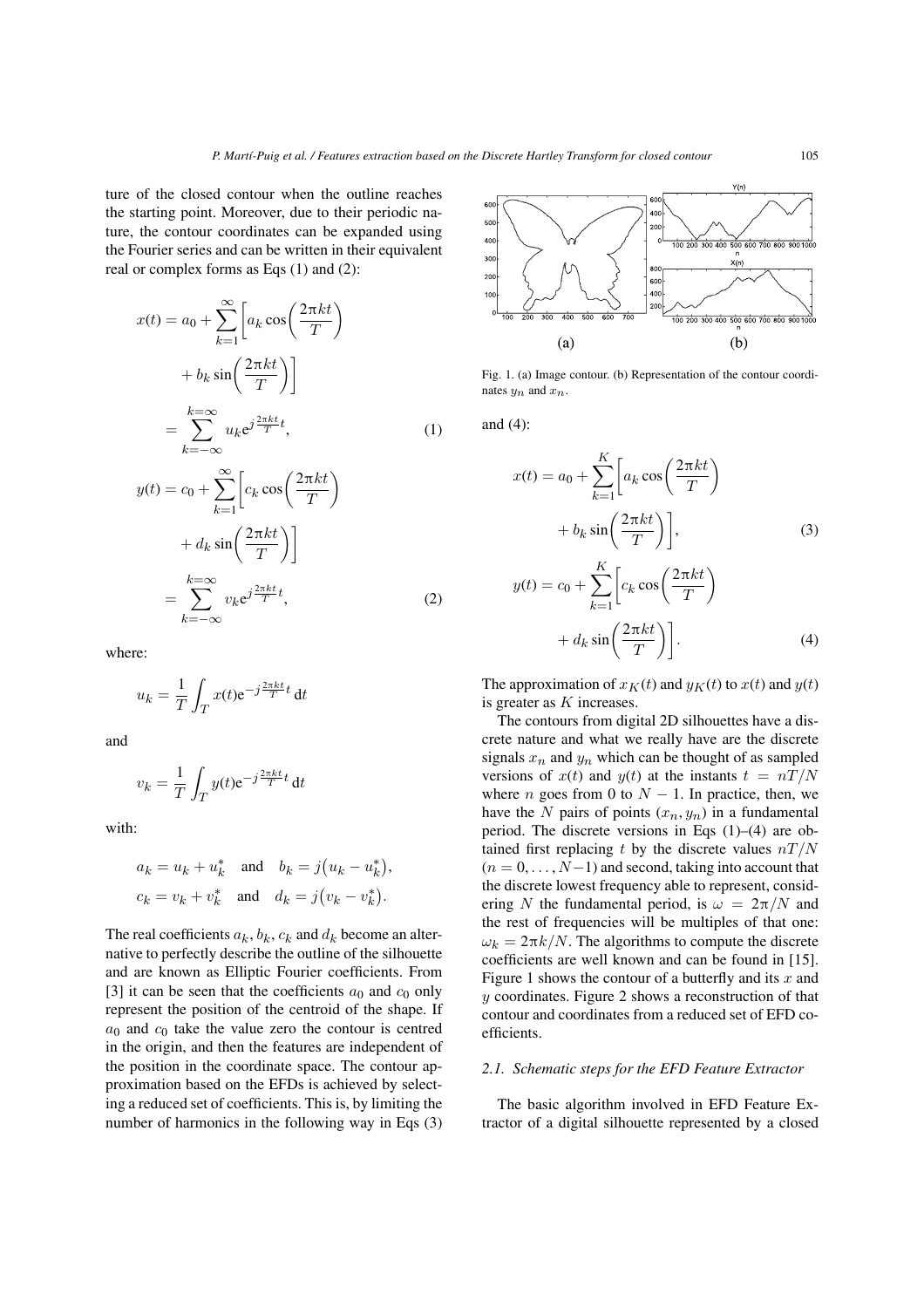

Fig. 2. (a) Contour reconstruction using 74 EFD (real) coefficients. (b) Representation of the contour coordinates  $\tilde{y}_n$  and  $\tilde{x}_n$  both reconstructed using 37 real coefficients.

contour could be summarized with 3 steps:

- *Outline from the silhouette*.
- *EFD of the contour*.
- *Quality measure: selection of K first coefficients*.

# **3. New contour descriptors based on the Discrete Hartley Transform**

#### *3.1. Preliminary*

The new Feature extractor substitutes the EFD in the previous method by another Transform, the Discrete Hartley Transform (DHT). The Discrete Hartley Transform (DHT) is a linear and a invertible operation which transforms a sequence of  $N$  real numbers  $x_0, \ldots, x_{N-1}$  into a new sequence of N real numbers  $H_0, \ldots, H_{N-1}$  according to the formula in Eq. (5):

$$
H_k = \sum_{n=0}^{N-1} x_n \operatorname{cas}\left(\frac{2\pi nk}{N}\right),
$$
  
\n
$$
k = 0, \dots, N-1,
$$
\n(5)

where the function  $\text{cas}(\cdot)$  is defined as:

$$
\cos(\theta) = \cos(\theta) + \sin(\theta) = \sqrt{2}\cos\left(\theta - \frac{\pi}{4}\right).
$$

The transform is inverted by the following operation of Eq. (6):

$$
x_n = \frac{1}{N} \sum_{k=0}^{N-1} H_k \cos\left(\frac{2\pi nk}{N}\right),
$$
  
n = 0, ..., N - 1. (6)

In our definition, the factor  $1/N$  is associated with the inverse transform to maintain consistency with the DFT (Discrete Fourier Transform). The DHT (Discrete Hartley Transform) was originally proposed by Bracewell in 1984. The DHT has the advantage with respect to the DFT of being a purely real transform. Some of its properties and algorithms can be found in [2,4] and [3].

#### *3.2. New contour descriptors*

Taking all this information into account, we propose the signal expansion for the contour coordinates  $x_n$ and  $y_n$  in terms of the Hartley coefficients in the form of Eqs (7) and (8):

$$
x_n = \frac{1}{N} \sum_{k=0}^{N-1} o_k \cos\left(\frac{2\pi nk}{N}\right),\tag{7}
$$

$$
y_n = \frac{1}{N} \sum_{k=0}^{N-1} p_k \cos\left(\frac{2\pi nk}{N}\right),
$$
  
\n
$$
n = 0, ..., N - 1,
$$
 (8)

where the coefficients  $o_k$  and  $p_k$  are:

$$
o_k = \sum_{n=0}^{N-1} x_n \operatorname{cas}\left(\frac{2\pi nk}{N}\right),\tag{9}
$$

$$
p_k = \sum_{n=0}^{N-1} y_n \operatorname{cas}\left(\frac{2\pi nk}{N}\right),
$$
  
\n
$$
k = 0, \dots, N-1.
$$
 (10)

The new feature extractor with a scalable compression capability, could be obtained selecting  $K$  coefficients of the Discrete Hartley Transform. The contour approximation is obtained by a reconstruction of the coordinates limiting the number of coefficients by choosing a  $K < N$ . Then, the sequences representing the coordinates of the approximation with K elements,  $\tilde{x}_{n,K}$ and  $\tilde{y}_{n,K}$ , can be written as Eqs (11) and (12):

$$
\tilde{x}_{n,K} = \frac{1}{N} \sum_{k \in K} o_k \cos\left(\frac{2\pi nk}{N}\right),\tag{11}
$$

$$
\tilde{y}_{n,K} = \frac{1}{N} \sum_{k=0}^{K} p_k \cos\left(\frac{2\pi nk}{N}\right),\tag{12}
$$
\n
$$
n = 0, \dots, N - 1.
$$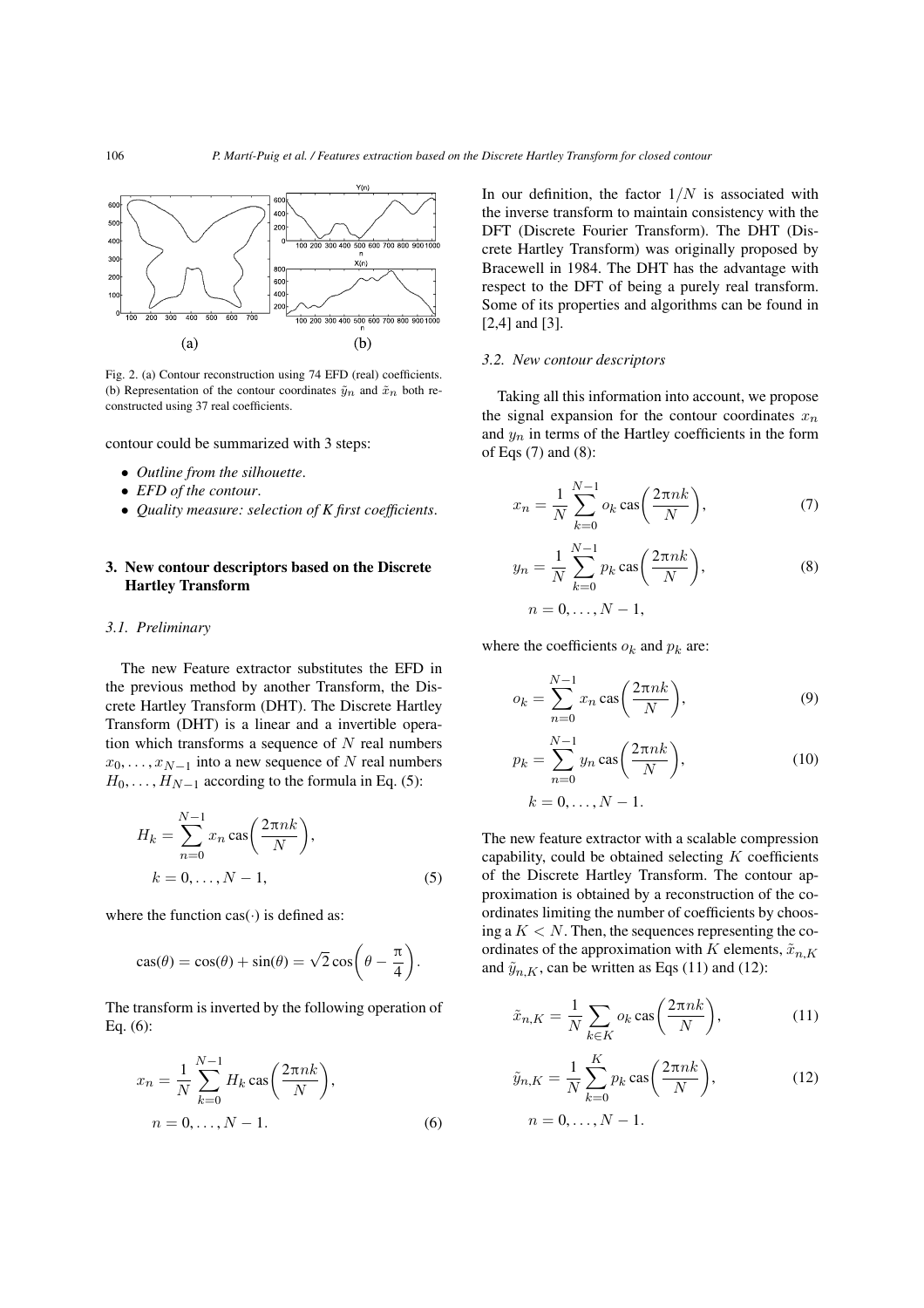# *3.3. Fast algorithms and* 3*D extension*

To measure the complexity of the calculation of the features, we know that the matrix vector multiplication requires a number of multiplications proportional to  $N^2$ , being N the length of the vector, however there are some fast algorithms for the DHT that only require an order of  $N \log_2 N$  multiplications. The DHT can be computed via FFT or directly via a fast algorithm [27]. Fast algorithms are analogous to the ones existing for the FFT [27]. Advances in the computation of the DHT sometimes appear in parallel with advances in the FFT case; see [6].

The compression strategy can be extended to 3D contours by performing the same operation on each coordinate. Figure 3 shows a closed 3D curve with its coordinates and Fig. 4, using the coordinates of Fig. 3, shows some different reconstructions obtained for a limited number of Hartley coefficients.



Fig. 3. On the left, the  $x$ ,  $y$  and  $z$  coordinate of the 3D closed contour represented on the right. (Colors are visible in the online version of the article; http://dx.doi.org/10.3233/AIC-140620.)



Fig. 4. (a) Original closed contour, (b) reconstruction using the main 9 Hartley coefficients (3 per coordinate), (c) reconstruction using the main 12 Hartley coefficients (4 per coordinate) and (d) reconstruction using the main 15 Hartley coefficients (3 per coordinate). (Colors are visible in the online version of the article; http://dx.doi.org/10.3233/AIC-140620.)

# **4. Error metrics**

There are many measures to compare two different shapes, one of the most popular is the Chamfer Distance [1,24], it can be formalized [8] to measure a distance between two contours,  $C_a$  and  $C_b$ , that could be of different lengths  $Na$  and  $Nb$ :

$$
C_a = \{ (x_1^a, y_1^a), (x_2^a, y_2^a), \dots, (x_{Na}^a, y_{Na}^a) \},
$$
  

$$
C_b = \{ (x_1^b, y_1^b), \dots, (x_{Nb}^b, y_{Nb}^b) \}.
$$

First we define the Chamfer Distance  $D(C_a, C_b)$  as the mean Euclidean distance between every point in  $C_a$ to the closest point in  $C_b$ , as is represented in Eq. (13):

$$
D(C_a, C_b)
$$
  
=  $\frac{1}{Na} \sum_{i=1}^{Na} \sqrt{(x_i^a - x_{J(i)}^b)^2 + (y_i^a - y_{J(i)}^b)^2}$   
(13)

with the closest point subindex  $J(i)$  defined in Eq. (14):

$$
J(i)
$$
  
= ArgMin $\left(\sqrt{\left(x_i^a - x_j^b\right)^2 + \left(y_i^a - y_j^b\right)^2}, j\right),$  (14)

where ArgMin[ $f, x$ ] gives the position  $x_{\text{min}}$  where  $f$  is minimized.

We could define the Chamfer Error between two contours  $C_a$  and  $C_b$  as a mean Chamfer Distances from  $C_a$  to  $C_b$  and from  $C_b$  to  $C_a$ ; it can be expressed with Eq. (15):

$$
CE(C_a, C_b)
$$
  
=  $\frac{1}{2} (D(C_a, C_b) + D(C_b, C_a)).$  (15)

However we can introduce a simplified error metric  $E_K$  in order to analytically measure the quality of the approximations for a given number  $K$  of coefficients, the number  $K$  could be seen as an inverse value of the compression. This error metric is a simplified alternate with complexity  $O(n)$ , that is only useful if the shapes are well aligned and have the same number of samples. The Chamfer Distance and its corresponding Chamfer Error defined in Eq. (15), has a complexity  $O(n^2)$ , although there can be found efficient algorithms that have complexity  $O(n \cdot \log_2 n)$ .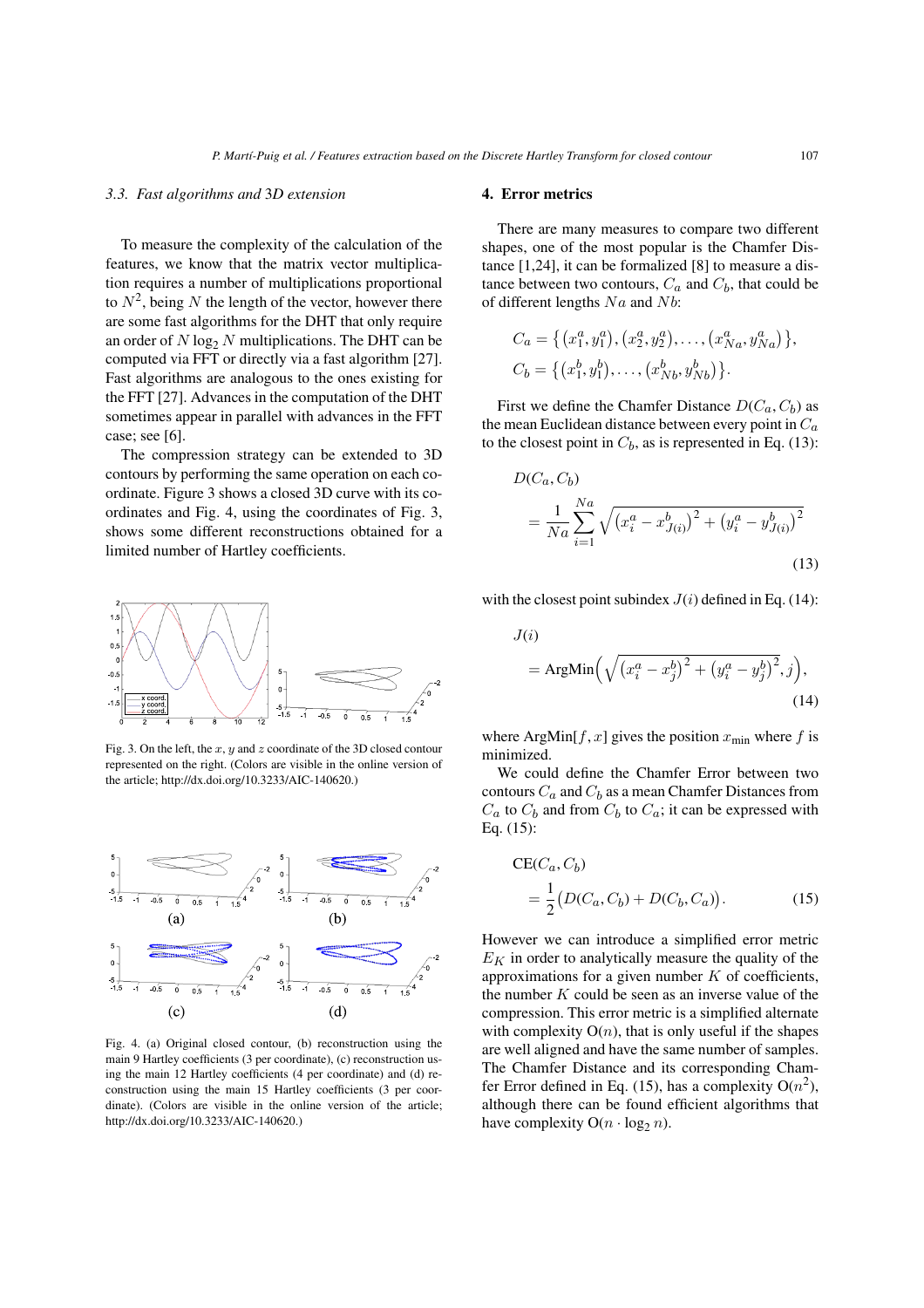This error metric is measured between the original shape and a reconstructed contour (both of the same length N), it is based on the Euclidean distance and produces a measure of the quality of the proposed Feature Extractor for a given number of coefficients  $K$  expressed in Eq. (16):

$$
E_K
$$
  
=  $\sqrt{\frac{1}{N} \sum_{n=0}^{N-1} (x_n - \tilde{x}_{n,K})^2 + (y_n - \tilde{y}_{n,K})^2}$ . (16)

In the Eq.  $(16)$  the subindex K represents the number of coefficients used in the contour reconstruction. The same measure in dBs will be  $10 \log_{10} E_K$ . As we will see, the proposed parameterization HCD outperforms the power of information compression that EFDs have, needing approximately half the number of coefficients to represent the same level of contour details.

# **5. Classification of fishes species from otoliths**

To evaluate the effectiveness of this Feature Extraction method for closed contours, we will test it in a complete test-Classifier. In [22] the authors presented an Automatic Taxon Identification system, reproduced in the Fig. 5. The ATI is able to classify fish's species from the shapes of a query otolith image. The otoliths of our test-Dataset are obtained from the registers of AFORO [16], a web based environment for shape analysis of fish otoliths and at the same time a database of otoliths. The procedure for each query image is as follow: first a silhouette of the high quality otolith image is extracted, in these cases a simple segmentation using Otsu method [20] is enough as the images are highly contrasted; then the outline of the closed contour is obtained with a morphologic contour extractor [26]; and previously to the entrance to the classifier a Feature Extractor is used to reduce the dimensionality of the data. The experimental classifier distinguishes the 10 classes of the test-Dataset, represented in Table 1, with a One-versus-all strategy on 10 classifiers based in linear SVM for each one of the classes. It is important to notice that we are interested in the comparison of the performances of the Feature Extraction phase, not the absolute values of the classifiers, that is the reason why we have not proved other classifiers maybe more suitable for the Data composition and their na-



Fig. 5. Scheme of the ATI (Automatic Taxon Identification). Obtains the best matching otolith from AFORO database from a query of a high quality otolith image.

#### Table 1

Otoliths species in the Test Database with the corresponding characteristics: Shape, Size range of the fish in millimetres, number of elements in the test database

| Species                           | Shape                   | Range $L$   | N        |
|-----------------------------------|-------------------------|-------------|----------|
| Coris julis                       | Cuneiform               | $85 - 255$  | 11       |
| Engraulis<br>encrasicolus         | Elliptic                | $110 - 155$ | 10       |
| <i>Merluccius</i><br>merluccius   | Lanceolated to elliptic | $80 - 730$  | $14/14*$ |
| Pomadasys<br>incisus              | Oval to elliptic        | 150–350     | 14       |
| Scomber colias                    | Kidney-shaped           | 172–405     | 11       |
| <b>Trachurus</b><br>mediterraneus | Elliptic to fusiform    | $80 - 360$  | 10       |
| <i>Trisopterus</i><br>minutus     | Spindle-shaped          | $100 - 240$ | 14       |
| Umbrina<br>canariensis            | Oval                    | $140 - 530$ | 10       |
| Umbrina cirrosa                   | Oval                    | 140–530     | 12       |

ture. The experiment shows the results of the classification modifying two configuration values of the global ATI system: the number of points of the contours  $N$ , and the order of the Feature Extractors K. The value N is used to normalize the contours of different specimens, and can usually go from 4 to 1024 when dealing with otoliths. The value  $L$  is the total number of dimensions in the classification space; it is related to the order of the Transformed domain  $K$ , either EFD (Elliptic Fourier Descriptors), with the equation  $L = 4 \cdot (K) - 2$ , or  $L = 2 \cdot (K) - 2$  if we use the HCD (Hartley Contour Descriptor). When  $L$  is low, the contour is represented with basic ellipsoids, and the selected features do not represent the detail of the contours, although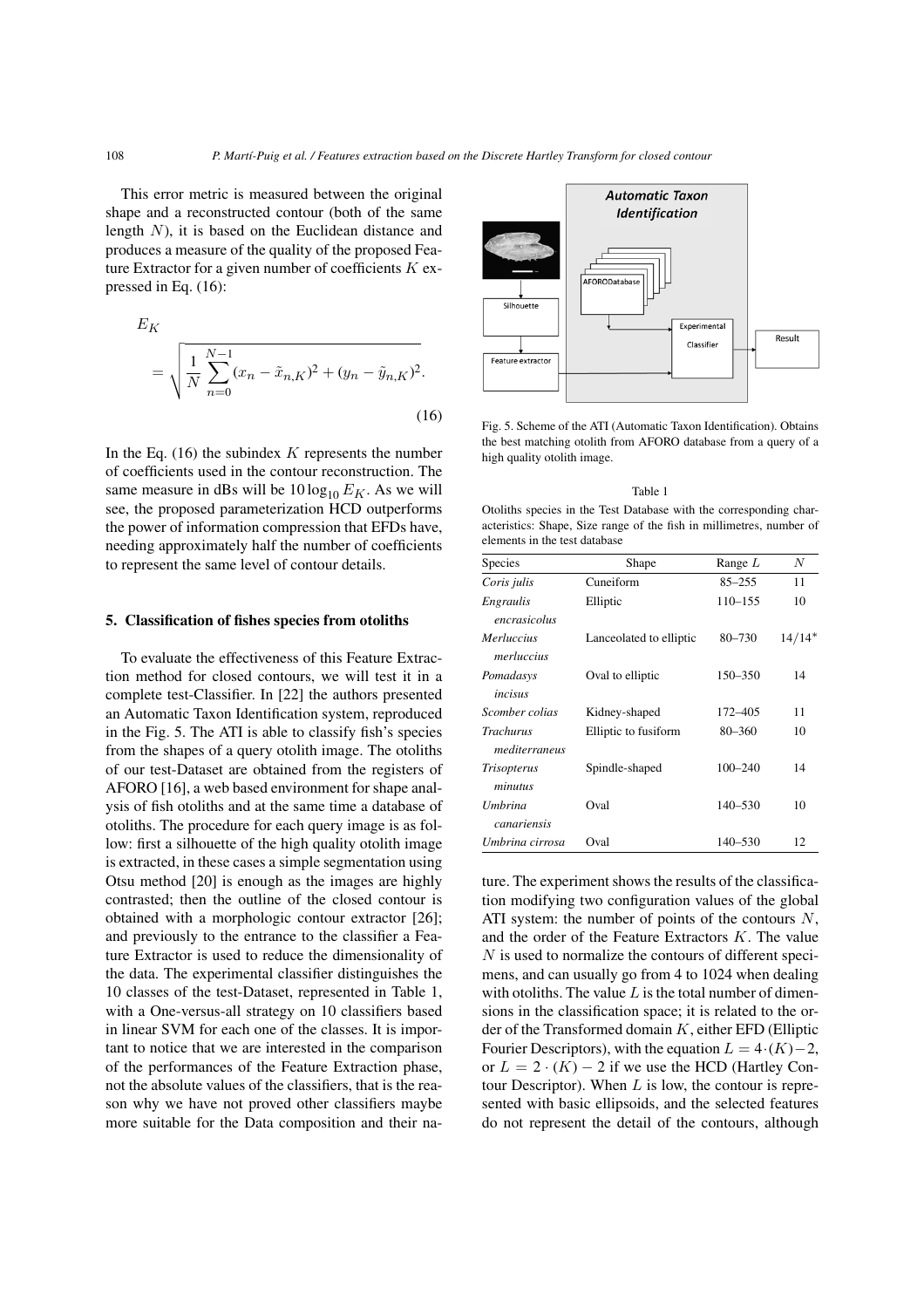the classifiers have a low dimensional space (and their search engine is easier to train and generalize). When L is higher, the contour is represented with more details; however, the classifier has a higher dimension and thus becomes unstable and sometimes cannot be generalized.

# **6. Comparative results with Features Extractors EFD vs HCD**

#### *6.1. Error measures results*

Figures 6 and 7 compare graphically the power of information compression of EFD with the power of the proposed parameterization method HCD. The results are shown using a butterfly contour. In the top left section of these two figures the original contour is plotted while in all the other subplots the reconstructed contours are simultaneously represented using both descriptors with the same number of limited coefficients. Figure 8 shows the comparison of errors of reconstruction for EFD and the proposed method for the same butterfly contour quantified using the error measure of Eq. (16) in a logarithmic scale. Note that the same error is achieved with half of the coefficients when the HCD are used instead of EFD. As an example, the quality of the contour approximation given by the EFDs with 100 coefficients is reached with only 50 coefficients by means of the proposed HCD method.



Fig. 6. Reconstructed contours comparison using EFDs (in gray line; a red line in coloured versions) and the new descriptors HCD (in black). From left to right and from top to bottom we have, the original contour and the reconstructed contours using  $L = 4$ , 8, 10, 14, 18, 22, 26, 30, 34, 38 and 42 coefficients. (The colors are visible in the online version of the article; http://dx.doi.org/ 10.3233/AIC-140620.)



Fig. 7. Reconstructed contours comparison using EFDs (in gray line; a red line in coloured versions) and the new descriptors HCD (in black). The original contour and the reconstructed contours using  $L = 46, 50, 54, 58, 62, 66, 70, 74, 78, 82, and 86 coefficients$ are represented from left to right and from top to bottom. (The colors are visible in the online version of the article; http://dx.doi.org/ 10.3233/AIC-140620.)



Fig. 8. Error measurements (dB) for the reconstruction of the butterfly contour using a number of coefficients that goes from 4 to 240. The error performed by EFD reconstructions is represented in the upper graph curve and the equivalent results performed by the new HCD descriptor are in the lower graph. (Colors are visible in the online version of the article; http://dx.doi.org/10.3233/AIC-140620.)

In order to provide another example, the next error measure is performed on one of the fish otolith of the AFORO Database [16]. In Fig. 9 there is an otolith image and its contour together in the upper side, and in the bottom you could find the comparison of the errors of the reconstructions obtained from the EFDs vs the HCD. Note again that, using the proposed HCD descriptors, the same reconstruction error done by EFDs is achieved by reconstructions using half the number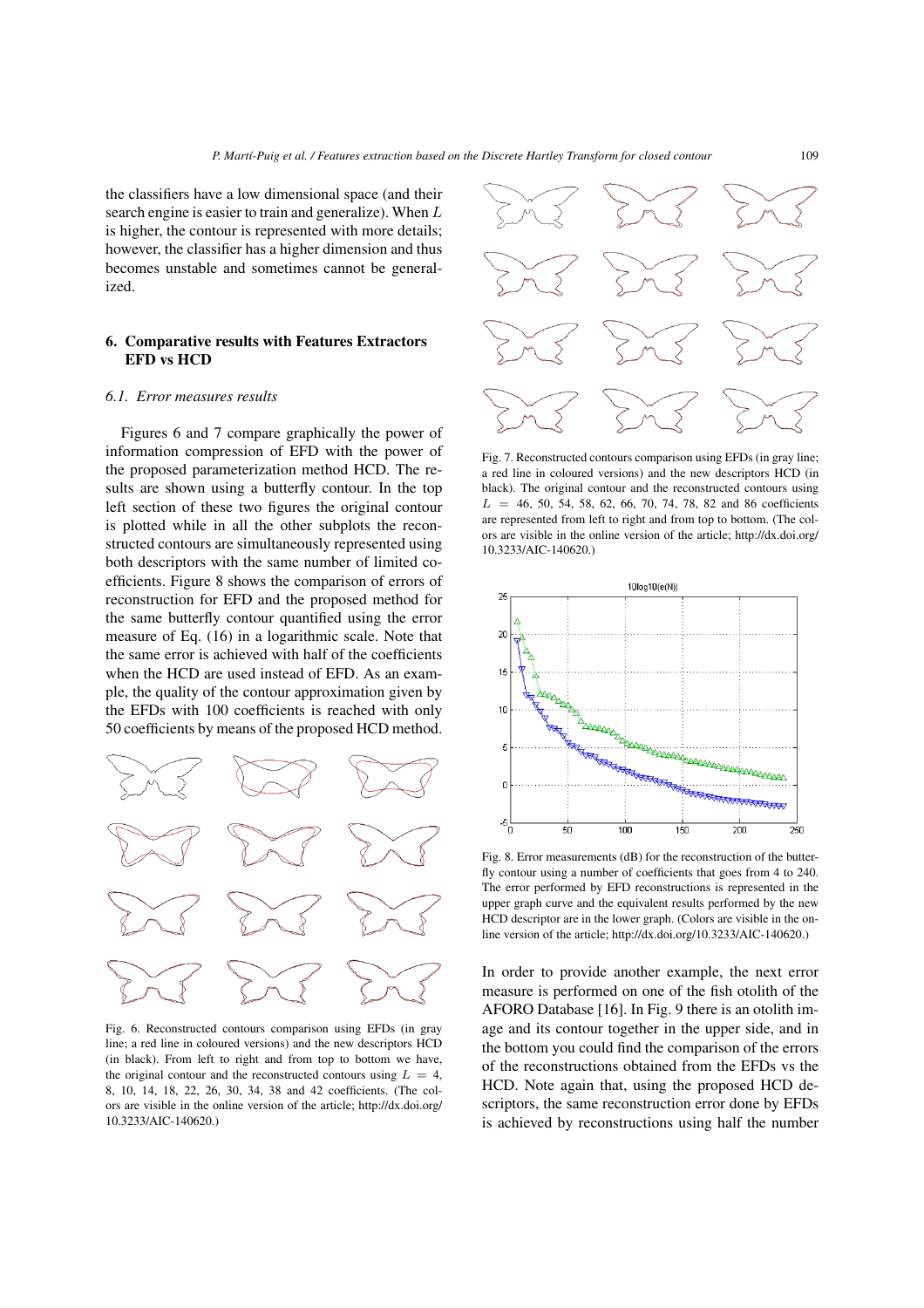

Fig. 9. (*Up*) The image of an otolith on the left and on his right there is an image of the silhouette outline. (*Down*) Error measurements (dB) for the reconstruction of the upper contours using a number of coefficients that goes from 4 to 240. The EFD contour reconstructions are represented in the upper graph curve. Equivalent results with the new HCD descriptors are represented in the lower graph. (Colors are visible in the online version of the article; http:// dx.doi.org/10.3233/AIC-140620.)

of our proposed coefficients.

#### *6.2. Average errors results for the Test Dataset*

In this section we compare the error results with the two mentioned Error metrics: in Fig. 10 with the Chamfer Error, and in Fig. 11 with our own Error metric. In order to have a wider representations about these error measures we consider the average error in the whole Test Dataset represented in Table 1 using different number of reconstructing coefficients K, instead of a single shape like the one used in Figs 8 or 9.

# *6.3. Classification results with EFD vs HCD*

To finish this series of comparative studies, we obtain a comparison of the classification performances for the two Feature Extractors (EFD vs. HCD) with the ATI system proposed in previous Section 5. In Fig. 12 it is represented a tridimensional graph with the mean value of correct classification results. The graph shows the fluctuation of the number of correct answers with



Fig. 10. Average error measurements (dB), using Chamfer Error, using the Test Dataset of the Otoliths contours reconstructed with  $K$  coefficients. The error performed by EFD reconstructions is represented in the upper graph curve and the equivalent results performed by the new HCD descriptor are in the lower graph. (Colors are visible in the online version of the article; http://dx.doi.org/ 10.3233/AIC-140620.)



Fig. 11. The average error measurements (dB), with our own Error Metric, using the Test Dataset of the Otoliths contours reconstructed with K coefficients. The error performed by EFD reconstructions is represented in the upper graph curve and the equivalent results performed by the new HCD descriptor are in the lower graph. (Colors are visible in the online version of the article; http://dx.doi.org/10.3233/AIC-140620.)

respect to the change in the number of points in the contours N (they are explored in a range from 4 to 200 samples per contour), and at the same time for each possible value of  $N$  it is registered the evolution of the classification results with respect to the order of the Transform  $K$ , being  $K$  the order of the Transform, with  $K < N$ , which is directly related to the di-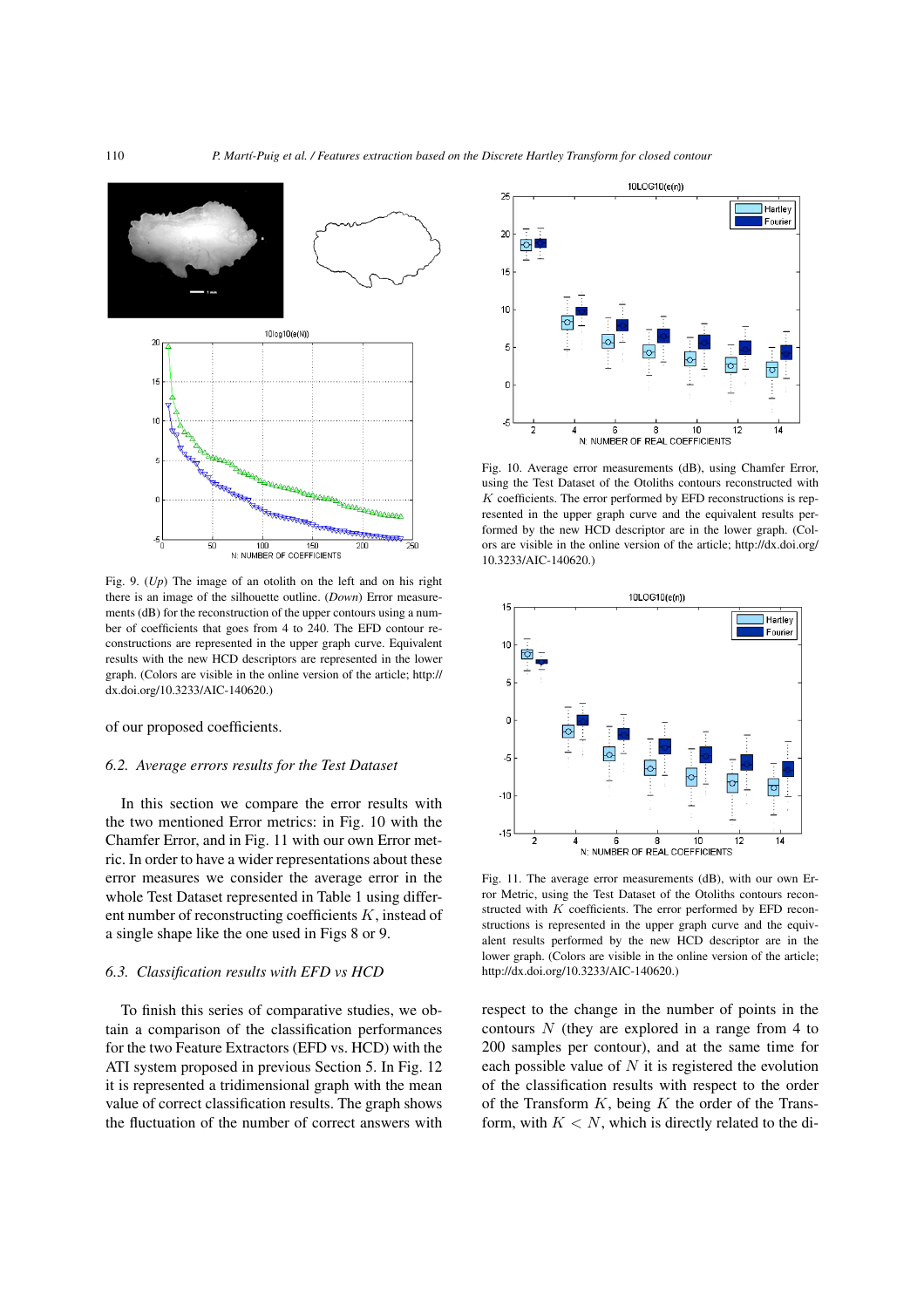

Fig. 12. Mean value of correct answers with ATI system with any Feature extractor. Results for each  $N$  (total length of the contours) and each  $K$  (order of the Transformed coefficients). (Colors are visible in the online version of the article; http://dx.doi.org/ 10.3233/AIC-140620.)

mensionality of the data L. For a deeper explanation about the Test Dataset and the results for the EFD feature extractor, readers are referred to [22]. The resulting graphic is the same for one Feature extractor or the other, however the recommended one should be HCD, because for any given Transform order  $K$ , it needs half of the coefficients respect to the EFD counterpart in order to obtain similar classification results.

### **7. Conclusions and future work**

In this work we have shown a Features Extraction Method for two dimensional contours that exhibits more information compression than the elliptic Fourier Descriptors. From the results reported in this work we must conclude that, given the same number of coefficients representing a contour, the new contour descriptors and Feature Extractors based on Discrete Hartley Transform (HCD – Hartley Contour Descriptors) clearly outperform the quality and the accuracy in the contour reconstruction than their EFD counterpart. It must be noted that previously to presenting these results, we had explored other shape descriptors associated with other discrete transforms. The Fast Fourier transform, which is a complex transform, have the same performance than the EFD and it is possible to obtain the EFD coefficients from the FFT ones. Other discrete real transforms were explored and tested to evaluate their compression capability as the Walsh Hadamard Transform (WHT) and the different families of the Discrete Transforms (DCT). However, contour shape descriptors based on the DCT have not shown significant compression capability improvement with respect to EFDs, and at the same time required a similar number of coefficients to reach a similar level of contour details. The WHT based descriptors, although they provided some computational advantages because they can be computed without performing multiplication, displayed worst results than the EFDs. The use of the Hartley Discrete Transform was the one that provided best compression results in the preliminary studies, this was the reason why it was selected for this work. We have also shown that this Feature Extraction ability could be useful for classification problems, reaching similar results with half of the dimensions in the Compressed Dataset thanks to the Feature Extractor. We also guess that the exposed method could be used in some applications of pattern recognition and also in computer vision, due to their fast computation possibilities. And last but not least, this Feature Extraction method could be prepared to be invariant to translation, rotation and scale if it is necessary, to do that you can use similar strategies than the ones used by its EFD counterpart in [19], moreover due to their reversible nature, they offer a straightforward method to measure the quality for each compression level.

#### **Acknowledgements**

This work was partially supported by the Spanish Government project "3D Otolith shape analysis (AFORO 3D)" with reference: CTM2010-19701 and from the University of Vic (UVIC) under the grant R0904.

#### **References**

- [1] H. Barrow et al., Parametric correspondence and chamfer matching: two new techniques for image matching, in: *Proc. of the International Joint Conference on Artificial Intelligence*, 1977, pp. 659–663.
- [2] R.N. Bracewell, *The Hartley Transform*, Oxford Univ. Press, 1986.
- [3] R.N. Bracewell, The Fourier transform, *Scientific American* **260** (1989), 62–69.
- [4] R.N. Bracewell, Computing with the Hartley Transform, Elliptic Fourier features of a closed contour, *Comput. Phys.* **9**(4) (1995), 373–379.
- [5] M. Castonguay, P. Simard and P. Gagnon, Usefulness of Fourier analysis of otolith shape for Atlantic mackerel (*Scomber scombrus*) stock discrimination, *Can. J. Fish. Aquat. Sci.* **48** (1991), 296–302.
- [6] M. Frigo and S.G. Johnson, The design and implementation of FFTW3, *Proc. IEEE* **93** (2005), 216–231.